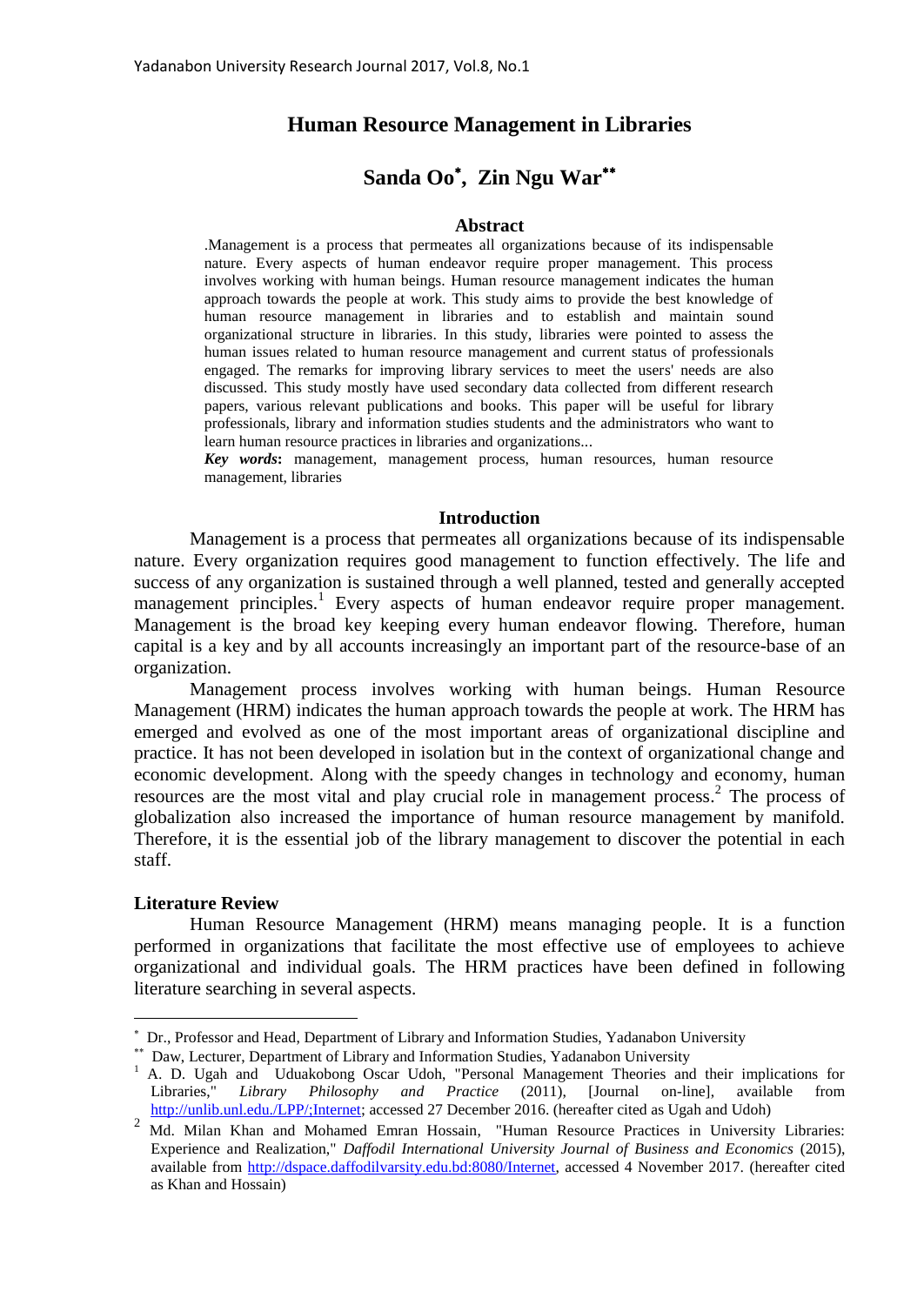Khan and Hoosain viewed that HRM is developed largely in and for corporate settings; the principles and practices have import for non-corporate organizations such as public libraries, academic libraries within government agencies, and many special libraries. The HRM challenges include skill shortages, talent management, improving work , technological development, recruitment and retentive, changed employee expectations, motivational approach, and managing diversity. However, the library is still expected to change along with the parent organization and respond effectively to whatever HRM policies are executed in order to develop library working environment.<sup>3</sup>

Ugah and Udoh discussed personal management theories and their application for libraries. They highlighted that the process of library management requires skills at various levels. It is generally accepted that there are at least three levels of skills, such as technical skills, human skills, and conceptual skills. It is the essential job of the library management to discover the potential in each staff, what motivates him/her and apply the appropriate strategy.<sup>4</sup>

Ifidon wrote on library management. He highlighted the importance of staff that is needed to acquire and process books and render satisfactory service to the clientele. He, however, noted that once staff found their way into the library system and their appointments confirmed, they become a problem to the organization.<sup>5</sup>

Arua put up discussion on human resource management in university libraries. He suggested two approaches for effective use and management of library staff. In the first approach, he advocated employment and proper development and then retraining. The second approach is staff development which is a motivational tool in university library management.<sup>6</sup>

According to Harter, Schmidt, and Hayes, HRM practices can generate increased knowledge, motivation, synergy, and commitment of organizational employees, resulting in a source of sustained competitive advantage for the executive.<sup>7</sup>

Schuler and Jackson defined HRM practices as a system that attracts, develops, motivates, and retains employees to ensure the effective implementation and the survival of the organization and its members. Besides, HRM practices are also conceptualized as a set of internally consistent policies and practices designed and implemented to ensure that a firm's human capital contribute to the achievement of its business objectives.<sup>8</sup>

# **Aim and Objectives of the Study**

The main aim of this study is to provide the best knowledge on human resource management in libraries. The objectives are:

- to assess the concept of human resource management in the university libraries
- to identify the importance of human resource management in libraries
- to study and examine the relationships between various aspects of human resource management practices in libraries
- to investigate the various human resource management practices
- to establish and maintain sound organizational structure in libraries

 $\overline{a}$ 

<sup>&</sup>lt;sup>3</sup> Khan and Hossain, 9.

 $^4$  Ugah and Udoh.

<sup>&</sup>lt;sup>5</sup> S. E. Ifidon, "Management of Information Institution in a Depressed Economy: The Nigerian Experience," *Nigerian Libraries 29,* No.1& 2 *(1995)*:33.

<sup>6</sup> G.N.Aura, "Management of Human Resources in University Libraries under An Eonomic Adversity," *Nigerian University Library System 21 (1998):* 78-79.

<sup>7</sup> J. K. Harter, F. L. Schmidt, and T. L. Hayes, "Business-Unit-Level Relationship between Employee Satisfaction, Employee Engagement, and Business Outcomes: A Meta-Analysis," *Journal of Applied Psychology* 87, No. 2 (2002).: 268-279.

<sup>8</sup> R. S. Schuler and S. E. Jalson, "Linking Competitive Strategies with Human Resource Management Practices!," *Academy of Management Executive* 1, No.3 (1987) : 207-219.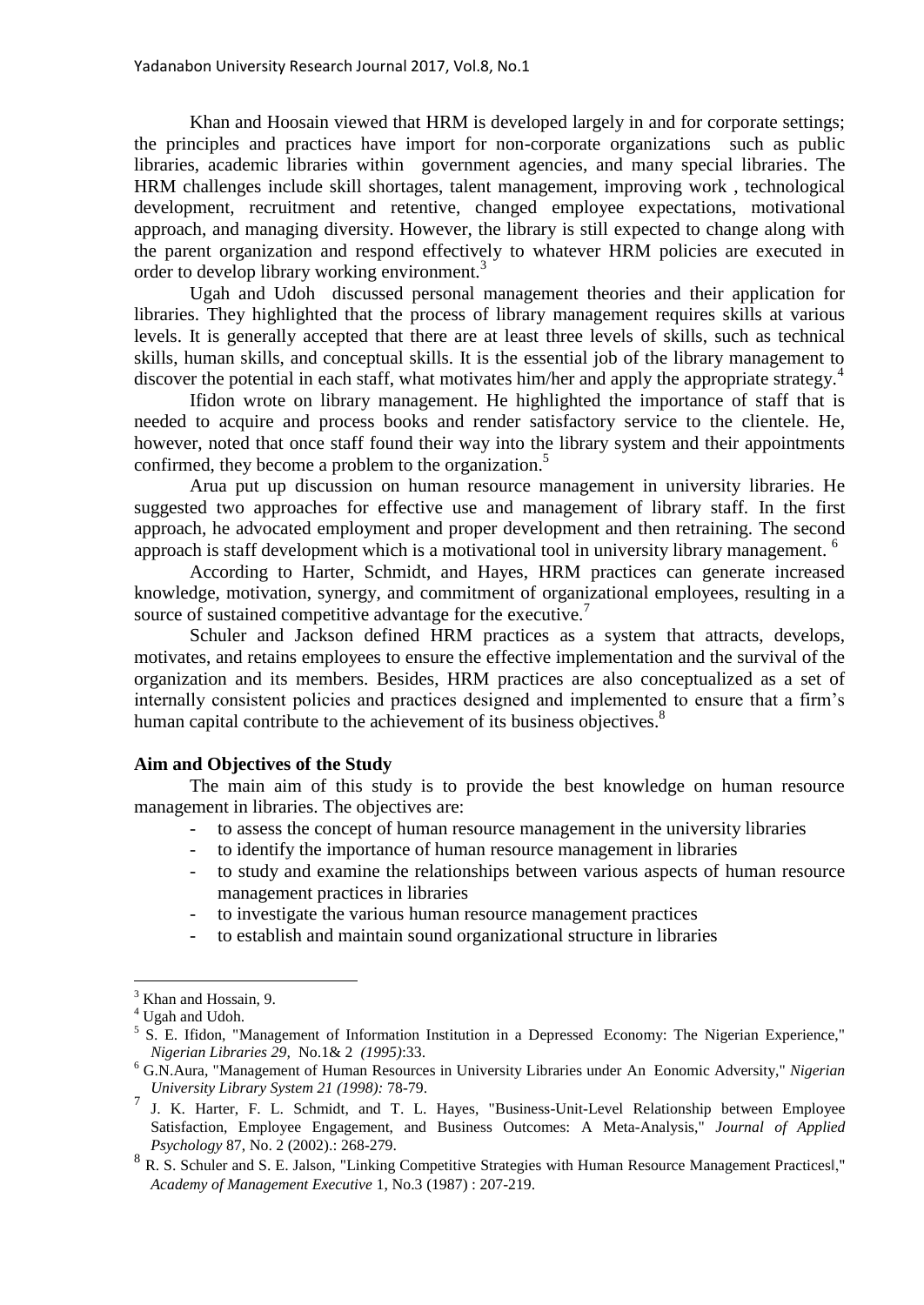### **Scope of the Study**

In this study, libraries were pointed to assess the human issues related to human resource management, current status of professionals engaged. The remarks for improving library services to meet the users' needs are also discussed. It has been emphasized that effective human resource management is the only way to get the best out of the personnel for successful management of an organization. This study also demonstrates that human resource management is positively related to POSDCORB effectiveness. It covers the relationship between resource and process, training and administration, and performance appraisal & services innovation.

# **Method of the Study**

This present study has been carried out to identify the necessity of HRM and policy for building a new perception in libraries. This study mostly has used secondary data collected from different research papers, various relevant publications and books. It is a qualitative research and mainly focuses on human resource management interrelated with library different managerial and administrative activities.

# **Discussion and Realization of the Study**

# **(a) Human Resource Management in Library Perspectives**

HRM practices are also conceptualized as a set of internally consistent policies and practices designed and implemented to ensure that a firm's human capital contribute to the achievement of its business objectives. It is a set of practices used by an organization to manage human resources through facilitating the development of competencies to sustain competitive advantage. With regard to library perspective, HRM practices relate to specific practices, formal policies, and philosophies that are designed to attract, develop, motivate, and retain employees who ensure the effective

functioning and survival of the organization.  $9$  The following figure shows HRM practices framework in libraries. $10<sup>10</sup>$ 



**Figure 1. HRM Practices Framework in Libraries**

Organizations use strategies to achieve HRM goals with competent and committed employees. Organizations should have excellent management practices and policies to human and resources in order to achieve its goals. Information seekers are using the library resources with the help of library personnel. So, it is important for libraries to have a good relationship between the information seekers and library personnel. Every library has its own objectives to develop this relationship. Libraries should try to meet the information needs of the users and provide proper services to the right users at the right time. Librarians and library staff should also endeavor to understand information seeking behaviour of their users and to provide more

 $\overline{a}$ 

<sup>9</sup> D. B. Minbaeva, "HRM practices and MNC knowledge transfer" *Personal Review* 34, No.1, (2005) : 125-144.

<sup>&</sup>lt;sup>10</sup> Khan and Hossain, 4.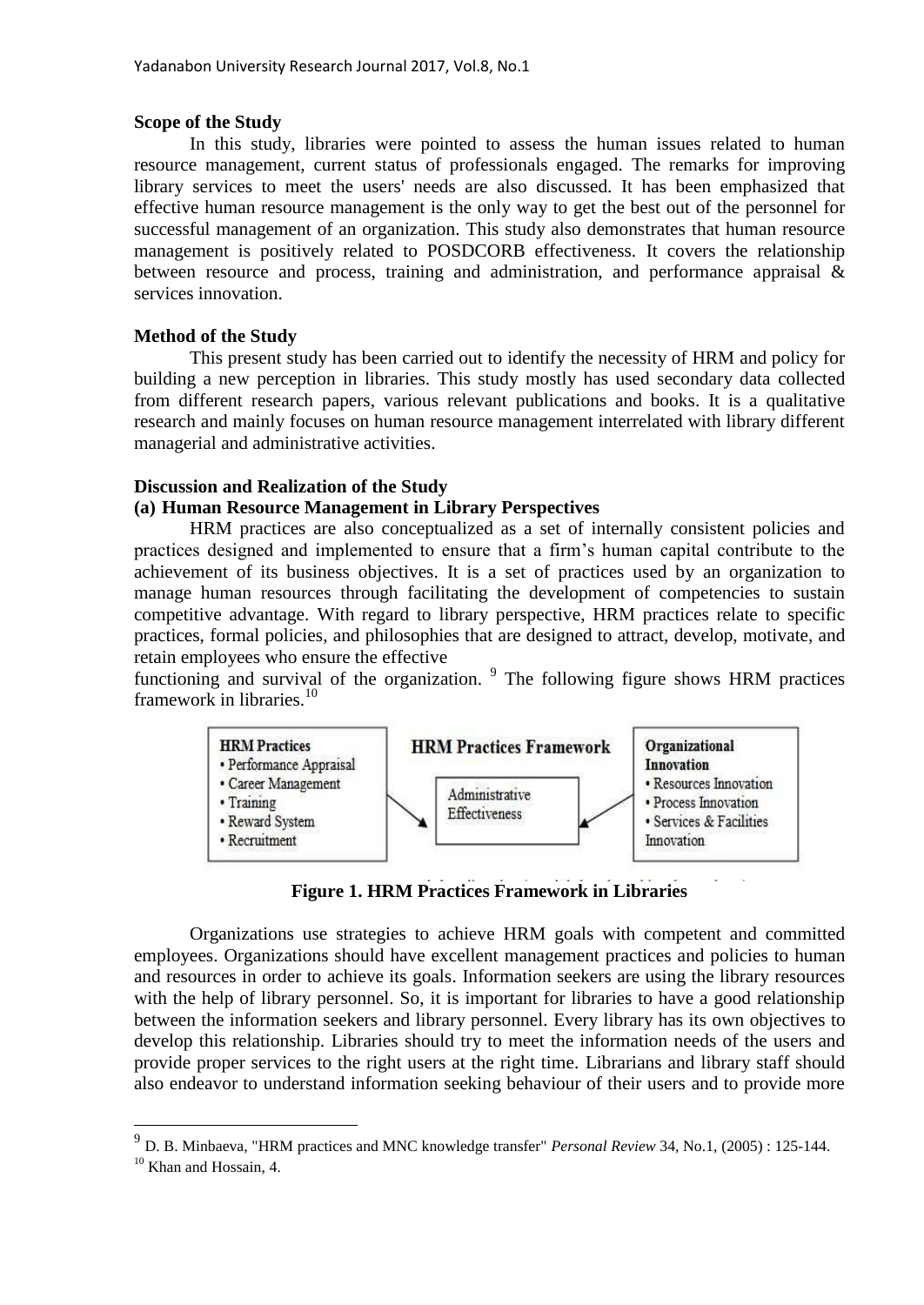and more effective services to them. In this way, HRM plays a significant role in library practices in order to develop libraries in various areas.

In HRM practices in libraries, training also helps library staff master knowledge, skills, and abilities which would contribute to innovation in terms of resources, services, and management practices in daily operations. Hence, training develops the knowledge, skills, and abilities of library personnel to perform effectively in their job that will lead to higher organizational innovation in libraries.

## **(b) Need for HRM in Libraries**

At the organizational level, the goal of management is normally to have competent and motivated employees to ensure managerial effectiveness and growth of the organization. Organizations normally direct their HRM efforts towards the development of competencies and organizational culture. $11$ 

The followings are the factors needed for the human resource management in libraries.

- (1) Learning new facts due to the emergence of electronic communications and information networks, increased awareness of the availability of information and services on the network will cause an expansion of user expectations and an increase in demand.
- (2) High performance levels and global competitiveness presuppose the availability of opportunities for education, training and career development in staff.
- (3) A new orientation of HRD will require a multi-skilling and skills enhancement approach, so as to create a stable and competitive work force in IT and librarianship as a whole.
- (4) All levels of staff need generic skills such as communication skills, problem solving skills and time management skills.
- (5) Training is needed for personnel about the software used for computerization and automation in their library.

## **(c) Elements of the Management Process**

Libraries have its own managerial and administrative criteria to achieve goals and needs to meet the needs of the users in order to ensure better functioning and smooth running of an organization,

Lyndall Urwick, an Englishman, and Luther Gulick, an American, coined some basic elements of administration. These elements are known as POSDCORB which stands for the following seven elements: $12$ 



**Figure 2. Basic Elements of Administration**

 $\overline{a}$  $11$  Khan and Hossain, 7.

<sup>&</sup>lt;sup>12</sup> Khan and Hossain, 7.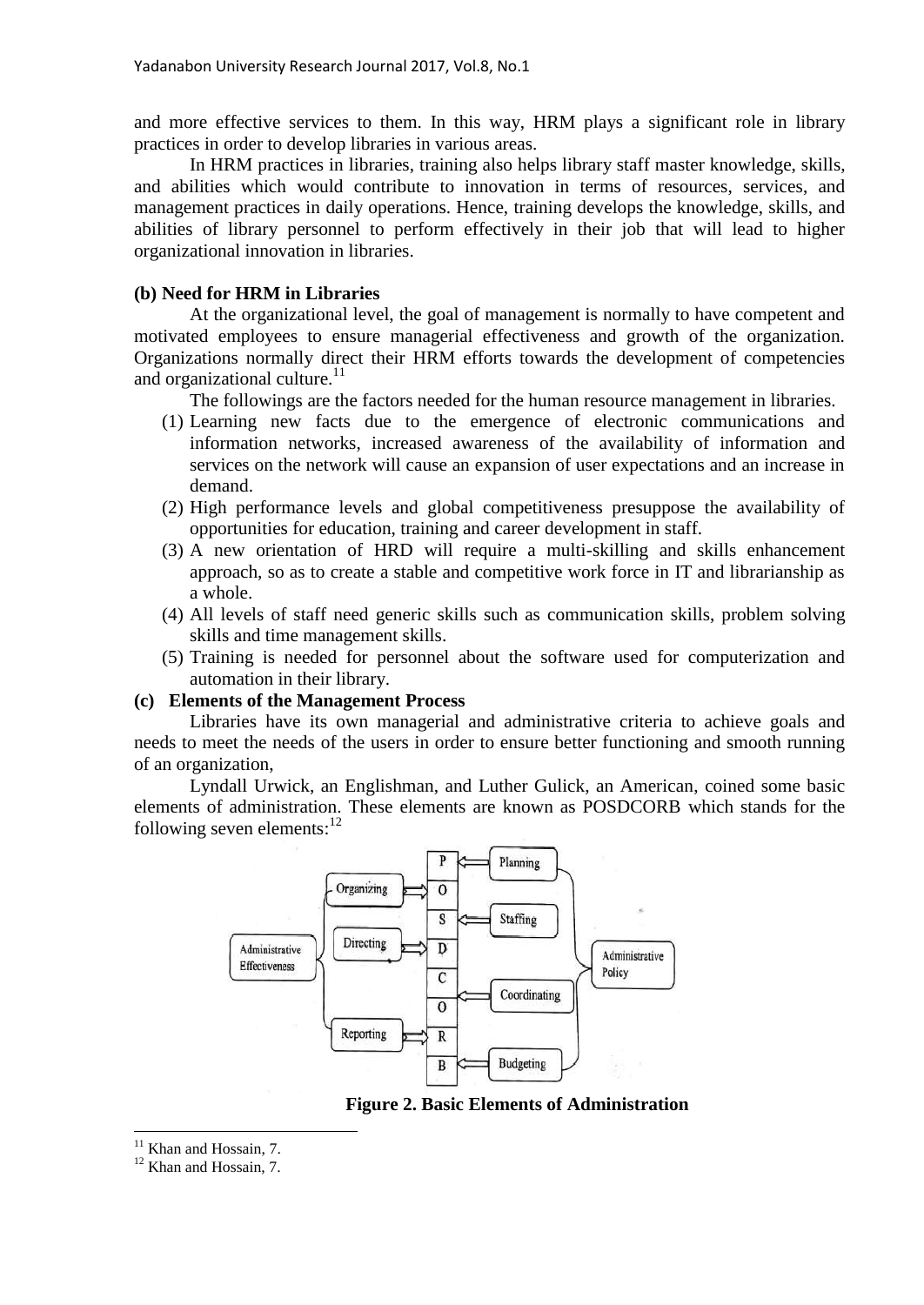In this way, all administration and management functions are executed in the library due to provide proper services and as well as development of library personnel. Libraries continue to face dramatic changes due to a wide variety of factors, such as advancement of ICT, emergence of information services, etc. Library administrators must constantly assess how effective the HR function is in the library. To do this, they need to assess their current needs and the climate in their operation. One constant concern is the morale of the employees. $^{13}$ 

### **(d) HRM Challenges in Libraries**

HRM is developed largely in public libraries, academic libraries within government agencies, and many special libraries. The application of ICT in libraries has dramatically changed the environment and faced different challenges to promote library activities as well as provide services to its users.

The challenges include skill shortages, talent management, improving work/ life balance, technological development, recruitment and retentive, changed employee expectations, motivational approach, and managing diversity. However, libraries expect to change effectively HRM policies in order to develop library working environment. Through collaboration with other functions of the organization, library HR can increase its understanding of qualifications and skill sets. It ensures that qualified employees are capable of executing their functions.<sup>14</sup>

#### **(e) Importance of HRM in Libraries**

The uniqueness of the human resource approach requires different types of attention from managers. The human resource has characteristics that provide the greatest challenge as well as opportunity. Therefore, HRM is important in libraries for the following factors:

- (1) to provide training workforce and and hiring strategies
- (2) to create motivation and establish performance appraisal in library workforce
- (3) to establish culture and values in libraries
- (4) to create an important responsibility of HR in libraries
- (5) to develop good relationship between library users and library staff

Manpower planning is one of the most important responsibilities of the HR Department. HR is responsible for keeping people motivated for their work. An effective performance appraisal helps in recognition and rewarding people's performance. Performance of an individual is dependent on the work atmosphere or culture that prevails in an organization. Creating a good conducive working environment is significant for the HR department. A safe and clean work culture helps in bringing the best of an employee and creates a higher job satisfaction. So, the proper HR department is a more essential part to help in building and managing a library. Hence, libraries should attribute a greater emphasis on setting up strong and effective Human Resource Department.<sup>15</sup>

The effective management of human resource in an organization is arguably the single most difficult, most complex, most ambiguous, and most important task that managers face. In this way, in order to overcome the challenges faced by the library professionals, HRM is important practices for effective use in libraries.

 $\overline{a}$  $13$  Ibid., 8.

 $14$  Khan and Hossain, 9.

 $15$  Ibid., 10.